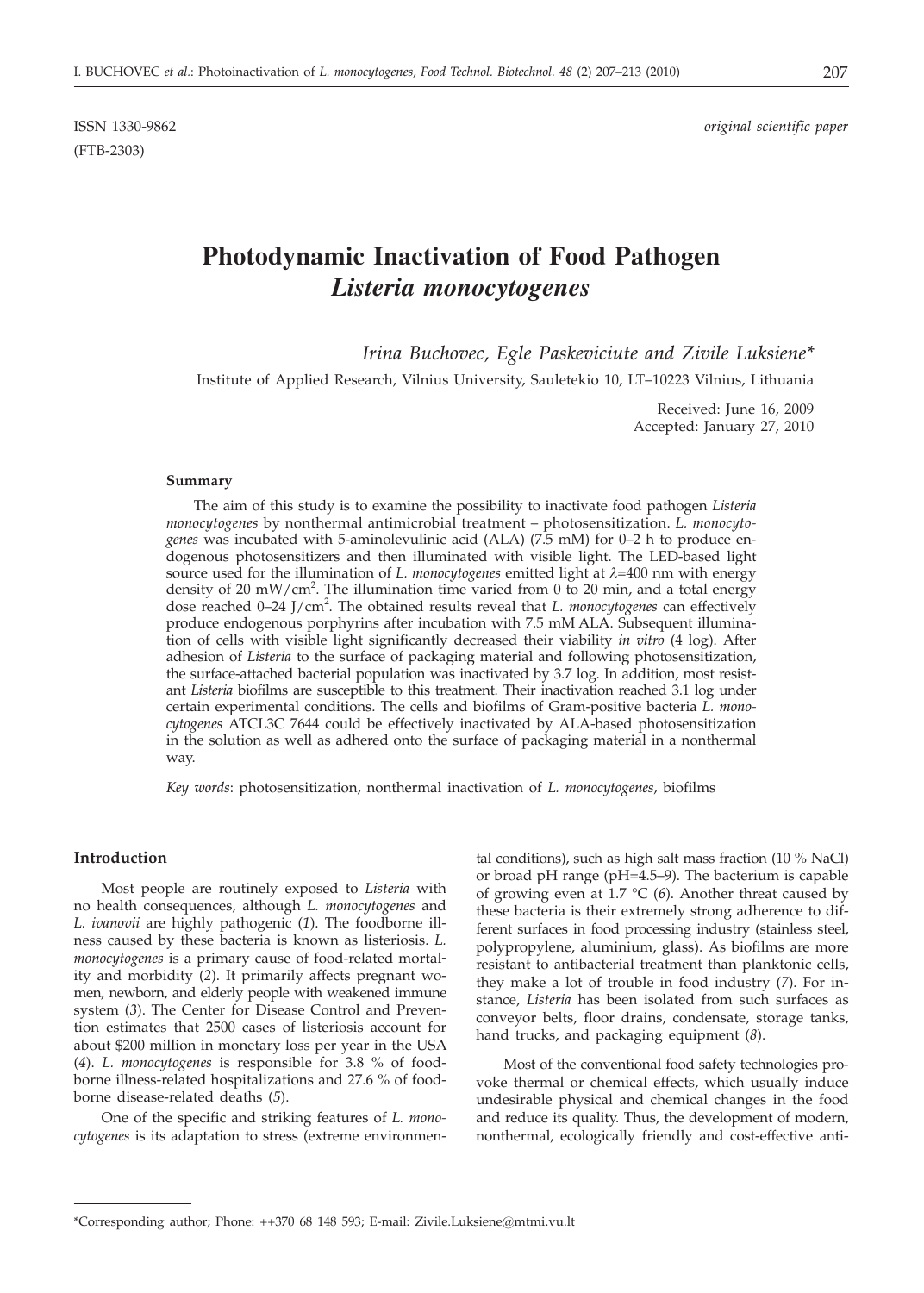microbial technology is necessary. In our opinion, one of them could be photosensitization (*9*).

Photosensitization, as one of the modern biophotonic technologies, is based on the interaction of three nontoxic agents: photoactive compound (photosensitizer), light and oxygen (*10*). Numerous investigators have confirmed that different microorganisms including bacteria, viruses and microfungi are destroyed after their treatment with an appropriate photosensitizer and light (*11– 15*). The killing capacity of this treatment depends on many factors, including physiological state of bacteria, cellular structure and organization, physicochemical properties of photosensitizers and their capacity to accumulate inside the cell. For instance, due to the complicated cell wall structure, Gram-negative bacteria accumulate less photosensitizers and subsequently their susceptibility to photosensitization is lower (*13,16*).

Few results are published on photodynamic inactivation of food pathogen *Listeria monocytogenes* (*17*). Three photosensitizers are used in this study: tetra(*N*-methyl- -4-pyridyl)porphine tetratosylate salt (TMPyP), toluidine blue O (TBO), and methylene blue trihydrate (MB). The efficiency of all the tested photosensitizers was the following: TBO>MB>TMPyP, but none of them was able to inactivate *Listeria* totally. Moreover, none of the evaluated photosensitizers had a significant role in dealing with food safety problems.

It is well established that most bacteria use the heme biosynthetic pathway to produce porphyrins from precursor 5-aminolevulinic acid (ALA), but with different intensity. These endogenous porphyrins represent a mixture of coproporphyrin, uroporphyrin and protoporphyrin, and after excitation with *l*=400 nm light, they can produce photocitotoxic effects in bacterial cells (*9,13*).

Meanwhile, no data exist on the possibility to inactivate the troublesome food pathogen *L. monocytogenes* by exploitation of intrinsic bacterial metabolism to produce endogenous photosensitizers (porphyrins) from those exogenously applied (ALA).

The aim of this study is to evaluate the efficiency of ALA-based photosensitization for inactivation of different physiological forms of food pathogen *L. monocytogenes* both *in vitro* and when adhering to the surface of packaging materials.

## **Material and Methods**

## *Chemicals*

Stock solution of 5-aminolevulinic acid hydrochloride (ALA) (Fluka, Israel) was prepared by dissolving ALA in 0.1 M phosphate buffered saline (PBS), pH=7.2, to which NaOH was added up to the concentration of 0.2 M to adjust the pH of the solution to 7.2. ALA stock solution was made instantly before use and sterilized by filtration through 0.20-µm filter (Roth, Karlsruhe, Germany) (*18*).

#### *Bacterial growth*

*Listeria monocytogenes* ATCL3C 7644 was kindly provided by the National Veterinary Laboratory (Vilnius, Lithuania). The bacterial culture was grown at 37 °C and

maintained on the tryptone soy agar supplemented with 0.6 % yeast extract (TSYEA; Liofilchem, Italy).

The bacterial culture was grown overnight (approx. 14 h) at 37 °C in 20 mL of tryptone soy medium supplemented with 0.6 % yeast extract (TSYE; Liofilchem, Italy), with agitation at 120 rpm (Environmental Shaker-Incubator ES–20; Biosan, Latvia). After that, this culture was diluted 20 times with fresh medium (*A*=0.164) and grown at 37 °C to approx.  $1.16 \cdot 10^9$  CFU/mL,  $A=0.9$ , in a shaker (at 120 rpm). Bacterial absorbance was determined in a 10.01-mm glass cuvette at *l*=540 nm (Helios Gamma & Delta spectrophotometers; ThermoSpectronic, Cambridge, UK). Afterwards, the bacteria were harvested by centrifugation (20 min,  $5000 \times g$ ) and resuspended to approx. 5.8·109 CFU/mL of the final concentration in 0.1 M PBS (pH=7.2). This stock suspension was diluted to approx. 107 CFU/mL and used immediately for the photosensitization experiments.

#### *Photosensitization*

Aliquots of 10 mL of bacterial suspension (approx.  $10^7$  CFU/mL in 0.1 M PBS buffer) were incubated in a 50-mL plastic bottle for cell culture cultivation in the dark at 37 °C, in the shaker (at 120 rpm) with 7.5 mM ALA for different periods (0–2 h) (19). After incubation, 150-μL aliquots of bacterial suspension were withdrawn, placed into sterile flat bottom wells and illuminated (0–20 min). LED-based light source, constructed by optoelectronics group in our institute, emitted light with light power density of  $P=20$  mW/cm<sup>2</sup> and wavelength  $\lambda=400$  nm (peak half-width 10 nm).

## *Fluorescence measurements*

In order to evaluate the ability of *Listeria* to produce endogenous photosensitizers from ALA, fluorescence spectra of endogenously produced porphyrins were studied. The cell suspensions for measurements were prepared as follows: cells  $(10^7 \text{ CFU/mL}$  in 0.1 M PBS, pH= 7.2) were incubated in the dark at 37 °C with 7.5 mM ALA for 0–120 min. Then, 2-mL aliquots of bacterial suspensions were withdrawn by centrifugation (10 min,  $5000\times g$ ) and after that resuspended in the same amount of cold PBS in order to stop the release of photosensitizer from the cells. These resuspended cells were used for cell-bounded porphyrin fluorescence measurements (*19*). PerkinElmer LS 55 fluorescence spectrophotometer (Beaconsfield, UK) was used for the detection of fluorescence. Scan range parameters were as follows: excitation wavelength 390 nm, emission 590–750 nm, excitation slit 2.5 nm, emission slit 15 nm, and scan speed 200 nm/ min.

# *Photoinactivation of bacteria adhering to the surface of packaging material*

Packing yellow trays (polyolefine, a mixture of polyethylene and polypropylene) were provided by LINPAC (West Yorkshire, UK). In order to simplify the experiments and minimize illumination square, the packaging coupons for photosensitization experiments were cut into  $2.5\times4$  cm pieces. To adhere the bacteria to the surface, each packaging sample was soaked in 25 mL of *L. mono-*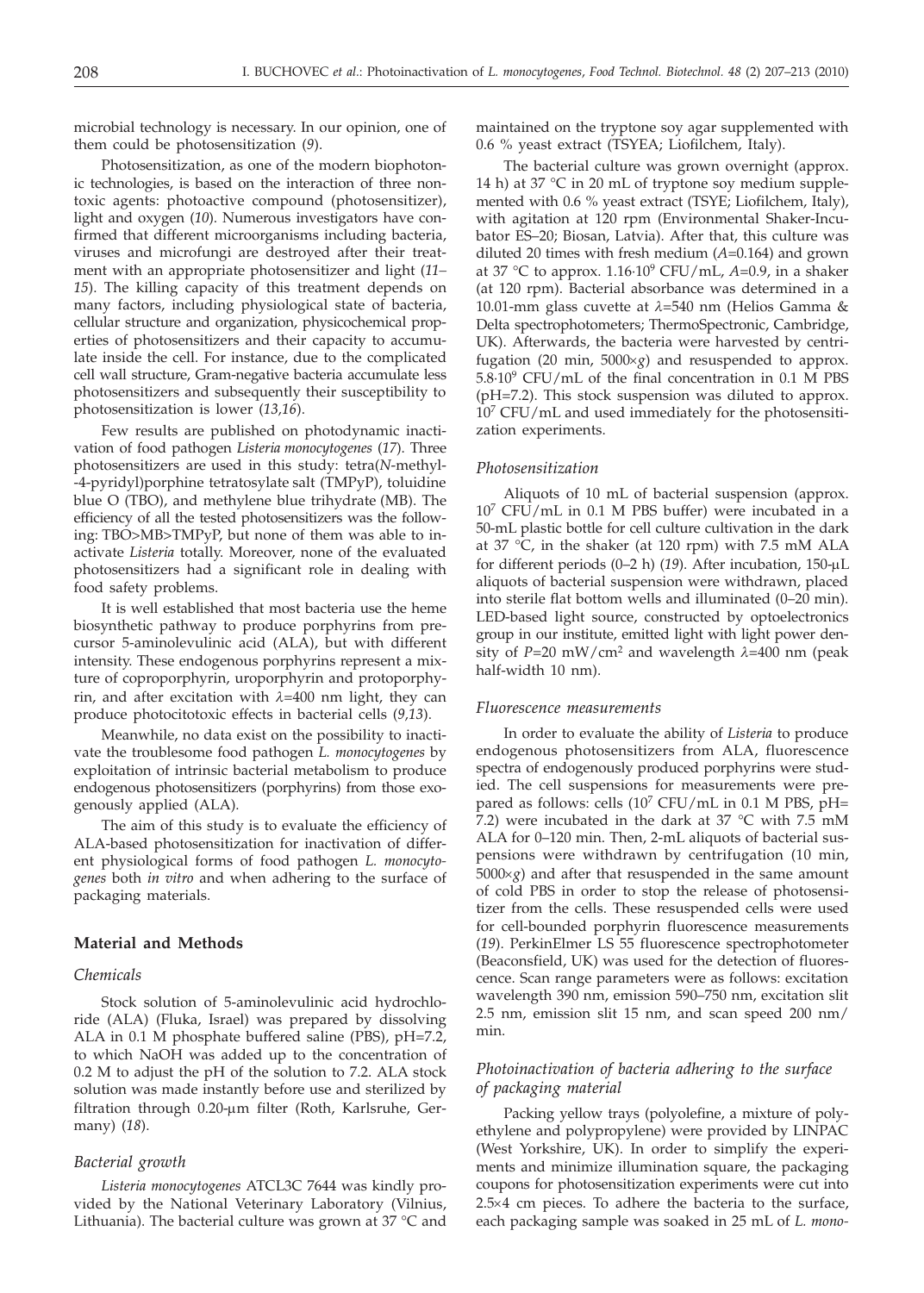$cytogenesis$  suspension (approx.  $10<sup>7</sup> CFU/mL$ ). The soaked samples were kept in a sterile place for 30 min for better attachment of the bacterial cells. Then, appropriate packing coupons with the adhered bacteria were incubated in the dark with 7.5 and 10 mM ALA for 15 min. The control samples were incubated with PBS (pH=7.2) buffer. After incubation with ALA, all packaging samples were dried in a laminar flow hood at room temperature for 20 min. The dried samples were placed in the treatment chamber and exposed to light for 15 min. The control samples were not illuminated.

# *Photoinactivation of bacterial biofilms on the surface of packaging material*

*L. monocytogenes* biofilms were prepared according to the method of Pan *et al*. (*20*). The packaging samples  $(2.5×4 cm)$  were placed in sterile plastic tubes to keep them separated from each other. *L. monocytogenes* cell suspension (approx.  $10^7$  CFU/mL) was added until all samples were completely submerged for 3 h at 37 °C. Afterwards, the cell suspension was removed by aspiration and the samples were washed separately three times with sterile PBS to exclude weakly adhered cells. The plastic coupons were then transferred into plastic tubes containing 25 mL of TSYE medium, with each tube containing one sample. These tubes were incubated at 22.5 °C for 48 h for biofilm development. Then the samples were washed three times with sterile PBS positioned in plastic tubes containing 25 mL of 7.5 and 10 mM ALA solutions, and incubated in the dark for 30 min. The control coupons were incubated with sterile PBS. After incubation with ALA, all packaging samples were dried in a sterile place at room temperature for 20 min. The dried samples were placed in the treatment chamber and exposed to light for 15 min up to the dose of 18 J/cm<sup>2</sup>. The control samples were not illuminated.

#### *Bacterial cell survival assay*

In order to detach bacteria from the surface, all packaging samples were placed in a sterile 100 BagPage with 30 mL of 0.1 M sterile PBS buffer and washed for 1 min with a BagMixer (model MiniMix 100 VP, Interscience, France). The antibacterial effect of photosensitization on *L. monocytogenes* was evaluated by the spread plate method. Thus,  $100 \mu L$  of appropriate dilutions of bacterial test culture after photosensitization, using the spread plate method, were surface inoculated on the separate TSYEA plates. Afterwards, the bacteria were in the incubator for 24 h at 37 °C. The surviving cell populations were enumerated and expressed as  $N/N_0$ , where  $N_0$  is the number of CFU/mL in the untreated culture and *N* is the number of CFU/mL in the treated one. Planctonic cells and biofilms adhered to plastic coupons were expressed in CFU/cm<sup>2</sup>.

#### *Temperature measurements*

Precision Celsius temperature sensors (Delta Ohm, Padova, Italy) were used for temperature measurements as they have an advantage over linear temperature sensors calibrated in Kelvin; the user is not required to subtract a large constant voltage from its output to obtain convenient temperature scaling, and the sensor does not require any external calibration or trimming to provide typical accuracies of  $\pm 0.25$  °C at room temperature.

# *Statistical analysis*

Bacterial populations were transformed from CFU/mL and CFU/cm<sup>2</sup> into log/mL and log/cm<sup>2</sup>, respectively. Each experiment was carried out in triplicate. Standard deviation was estimated for every experimental point and shown as error bars. Sometimes the bars were too small to be visible (S.E.=0–0.32). The fluorescence data were analysed with Origin v. 7.5 software (OriginLab Corporation, Northampton, MA, USA).

# **Results**

# *Detection of endogenous porphyrins synthesized from ALA in L. monocytogenes*

The production of endogenous porphyrins from ALA by other pathogens was investigated in our previous studies (*21*,*22*). Using the same methodology, we tried to find whether Gram-positive bacterium *L. monocytogenes* produces endogenous porphyrins from extrinsically applied ALA as well. For this purpose, the cells were incubated with 7.5 mM ALA in the dark for 0–2 h. Afterwards, in order to detect the production of endogenous porphyrins, the fluorescence emission spectra in the region of 590–680 nm were analysed (this spectral region is attributed to the presence of endogenously synthesized porphyrins (*22*).

The data presented in Fig. 1 indicate that relative fluorescence intensity of endogenous porphyrins increases with the increase of incubation time with ALA. For instance, fluorescence intensity is very low after 2 min of incubation with ALA, but after 30 min of incubation, it becomes more significant. Following the increase of incubation time to 2 h, fluorescence intensity increased more than 10 orders of magnitude. As our task was to

**Fig. 1.** Fluorescence spectra of endogenous porphyrins produced by *Listeria monocytogenes* ATCL3C 7644 after incubation with 7.5 mM ALA for different time intervals

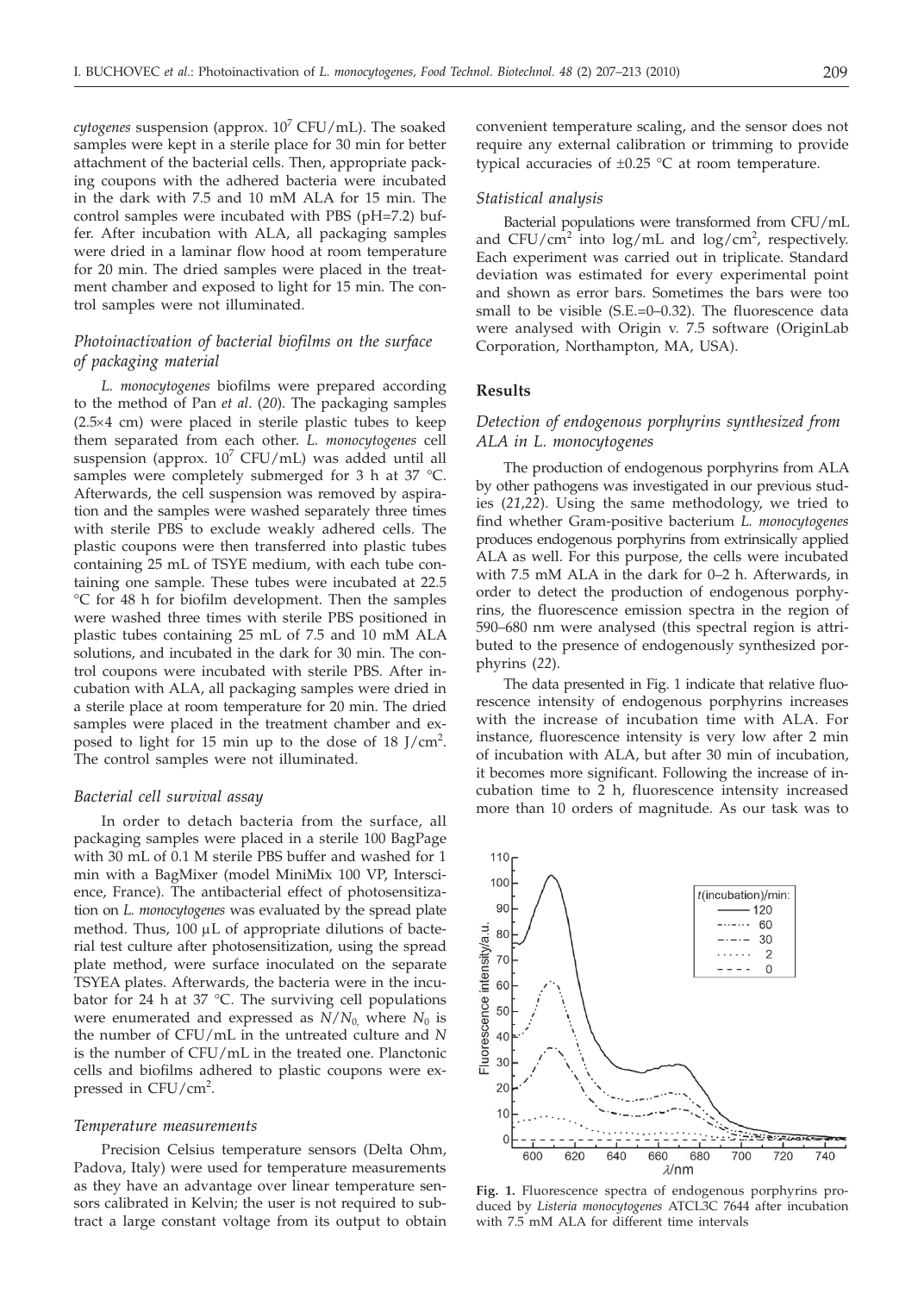investigate if *Listeria* can produce endogenous porphyrins in general, we did not go deeper into spectral analysis of what type of endogenous porphyrins this bacterium was producing.

# *Inactivation of L. monocytogenes by ALA-based photosensitization in vitro*

Experimental data reveal that traditionally neither the incubation of cells with ALA (dark toxicity of ALA) nor light alone change the viability of *L. monocytogenes* (data not shown). Even incubation with ALA and subsequent illumination decrease the survival fraction fairly sharply, especially when longer incubation times are used. Clear dependence of inactivation efficiency on the illumination time (light dose) as well as time of incubation with ALA (or concentration of produced endogenous porphyrins) was observed. The number of killed *L. monocytogenes* reached even 4 orders of magnitude, when 20 min of illumination time  $(24$  J/cm<sup>2</sup> of light dose) and 2 h of incubation time were used. It is evident that at a given illumination dose the inactivation effect can be modified by ALA incubation time (Fig. 2).

Fig. 3a clearly indicate that the inactivation efficiency of photosensitization treatment depends on the ALA concentration and varied between 2.6–3.7 log under certain experimental conditions.

Afterwards, bacterial biofilms were adhered to the surface of packaging material. Approximately 5.9 log  $CFU/cm<sup>2</sup>$  of biofilm-associated cells were adhered onto one plastic coupon. The treatment of biofilm-associated cells with 7.5 and 10 mM ALA in the dark did not exhibit any cytotoxic effect against bacterial cells. Light alone had no toxic effect either. Incubation with ALA alone and subsequent illumination of these bacteria with light  $(\lambda=400)$ nm) reduced significantly the formation of biofilms. Depending on the used ALA concentration (7.5 or 10 mM), inactivation of biofilm-associated cells increased from 1.7 to 3 log, respectively (Fig. 3b).

Since our aim was to investigate the susceptibility of cells and biofilms to ALA-based photosensitization at minimal working prodrug concentration, we did not try to evaluate the effect of higher ALA concentrations.



**Fig. 2.** Inactivation of *Listeria monocytogenes* ATCL3C 7644 by 7.5 mM ALA-based photosensitization when different illumination time and time of incubation with ALA were used

It is important to note that according to our mathematical modelling in previous paper (*19*), no resistant cells were left after photosensitization treatment.

# *Comparative susceptibility of L. monocytogenes cells and biofilms to ALA-based photosensitization*

In the next stage, *Listeria* cells were adhered to the surface of packaging material. The amount of *L. monocytogenes* cells adhered onto one coupon of packaging material reached over 4.6 log. After that coupons of packaging material with the adhered bacteria were soaked in 7.5 and 10 mM ALA solution and illuminated with light (*l*=400 nm). Illumination time reached 15 min and a total light dose did not exceed 18 J/cm<sup>2</sup>. The data shown in



**Fig. 3.** Susceptibility of *Listeria monocytogenes* ATCL3C 7644 to ALA-based photosensitization: (a) cells and (b) biofilms adhering to the surface of packaging material. Illumination time 15 min, total light dose 18 J/cm2. Control, untreated sample (log  $(N/N_0)=0$ )

# *Measurements of temperature during photosensitization-based inactivation of Listeria*

One of the tasks in this study was to find experimental algorithm for non-thermal inactivation of *Listeria* by photosensitization. In order to check whether inactivation conditions are non-thermal, dynamics of temperature inside the chamber was measured with precise thermometer every 2 min. Data presented in Fig. 4 clearly indicate that temperature in the chamber of LED-based light source increased very slowly up to 24 °C. Temperature was practically unchanged from 14 min of the treatment up to 20 min. Even after 20 min of illumination, temperature in the chamber did not exceed 25 °C.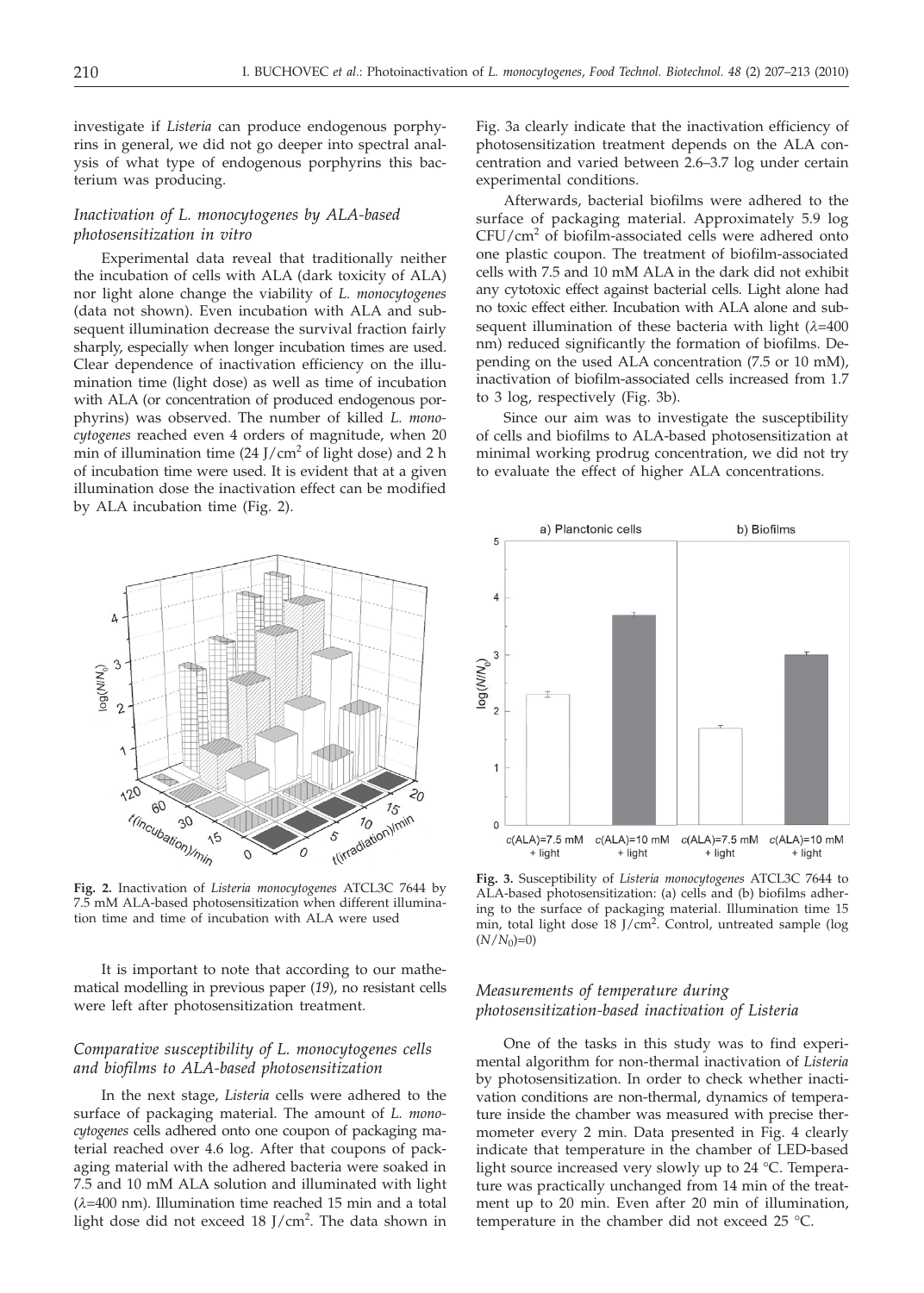

**Fig. 4.** The increase of temperature in the chamber of LED-based light source during 20 min of illumination

#### **Discussion**

Food pathogen *Listeria monocytogenes* was found in raw milk, cheese, ice cream, raw vegetables, fermented raw meat sausages, raw and cooked poultry, raw meat (all types), raw and smoked fish (*6,20*,*23*). The risk is the highest in ready-to-eat food, as bacteria may contaminate the cooked products before packaging, during transportation, or during post-cooking handling (*24*).

Many attempts have been made to inactivate food pathogen *L. monocytogenes* using emerging food safety technologies. Ultrahigh hydrostatic pressure inactivated *Listeria* by 2.76 log in the liquid (*24*). Pulsed UV light technology can inactivate *Listeria* by 6 log *in vitro*, but some thermal effects take place (*25*,*26*) where pulsed electric field treatment is ineffective (*27*)*.* High dose of ionizing radiation (0.380 to 0.682 kGy) reduced the amount of *L. monocytogenes* cells by 6.4–8.6 log CFU/mL, but the irradiation values were somewhat higher than usable in food industry (*28*)*.*

The main antibacterial agents in food industry used to avoid the formation of biofilms are chemical sanitizers like hypochlorite, iodine, ozone and chloramines (*29*). According to Jeyasekaran *et al*. (*30*) the efficiency of sodium hypochlorite on the inactivation of *L. monocytogenes* biofilm adhered on plastic material is not sufficient: 100 and 200 ppm hypochlorite gave 2.0 and 3.0 log reduction of bacterial viability, respectively. Antibacterial efficiency of ozone exhibited the same killing efficiency as hypochlorite (*31*). Another chemical sanitizer peroxide reduced the biofilm formation on the packaging surface by 2.0 log.

The first results obtained in this study on the inactivation of *Listeria* cells by ALA-based photosensitization *in vitro* look promising. Due to suitable production of endogenous porphyrins from exogenously applied ALA (Fig. 1) and following illumination with light, *L. monocytogenes* can be inactivated by 4 log (Fig. 2). The efficiency of inactivation strongly depends on the used ALA concentration, time of incubation with ALA and light dose delivered to the bacteria. Hence, there are enough ways to increase the inactivation efficiency of ALA-based photosensitization, if necessary.

In order to compare susceptibility of cells and biofilms to ALA-based photosensitization, *Listeria* cells were adhered to the surface of packaging material. The data presented in Fig. 3a reveal that inactivation of cells after photosensitization can reach 2.3–3.7 log. No measurable changes were detected in the cell inactivation after their incubation with 7.5 and 10 mM ALA solution or illumination alone. The biofilms of *Listeria* under the same experimental conditions exhibit lower susceptibility to ALA-based photosensitization (Fig. 3b). Inactivation of biofilms by 1.7–3.1 log indicates that this treatment has a potential to combat biofilms, usually more resistant to environmental effects than their planktonic counterparts (*32*).

According to the obtained results, ALA-based photosensitization can inactivate *Listeria* biofilms to a lesser extent than the cells adhered to the same surface of packaging material. This effect can be explained by polysaccharide matrix acting as a diffusion barrier for photosensitizer and reducing its accumulation inside bacteria. Moreover, a high concentration of extracellular polysaccharides in biofilms may reduce the quantity of light reaching the bacteria, thereby decreasing the effectiveness of the photosensitizing process (*33*,*34*).

The application of photosensitization is considered for decontamination of food. Not every photosensitizer that can be used against cancer or infections is possible to use for food decontamination. First of all every photosensitizer interacts with food matrix. ALA solution itself is colourless and odourless, thus its spraying on food matrix (for instance fruits and vegetables) will not change the organoleptic properties. Besides, our previous experiments on decontamination of wheat sprouts by ALA indicated that ALA could stimulate the growth of wheat seedlings and roots without impairing the vigour of germination and the viability of seeds (*35*). Moreover, 5-ALA increased the rate of photosynthesis (chlorophyll content) and the activities of antioxidant enzymes, which could be associated with enhanced cellular capacity to detoxify reactive oxygen species (*35*)*.* In addition, ALA is an essential precursor of such tetrapyrrole compounds as vitamin B12 and hemes, which serve as prosthetic groups of respiratory enzymes and chlorophyll in plants (*36*). Suitable ALA concentrations have promotive effects on the growth rates and photosynthesis. For instance, crop yields were enhanced by the application of ALA at the leaf stage for rice, barley, potato and garlic (*37*). In addition, foliar application of ALA (100 mg/mL) on date palm has promoting effects on the fruit mass, volume and sugar content (*38*).

#### **Conclusions**

The data presented in this study clearly indicate for the first time that food pathogen *L. monocytogenes*, which is most resistant to chemical and physical antibacterial treatments, can be inactivated by ALA-based photosensitization due to high production of endogenous photosensitizers in the presence of ALA. Moreover, *Listeria* vegetative cells and biofilms adhered to the surface of packaging material after photosensitization were in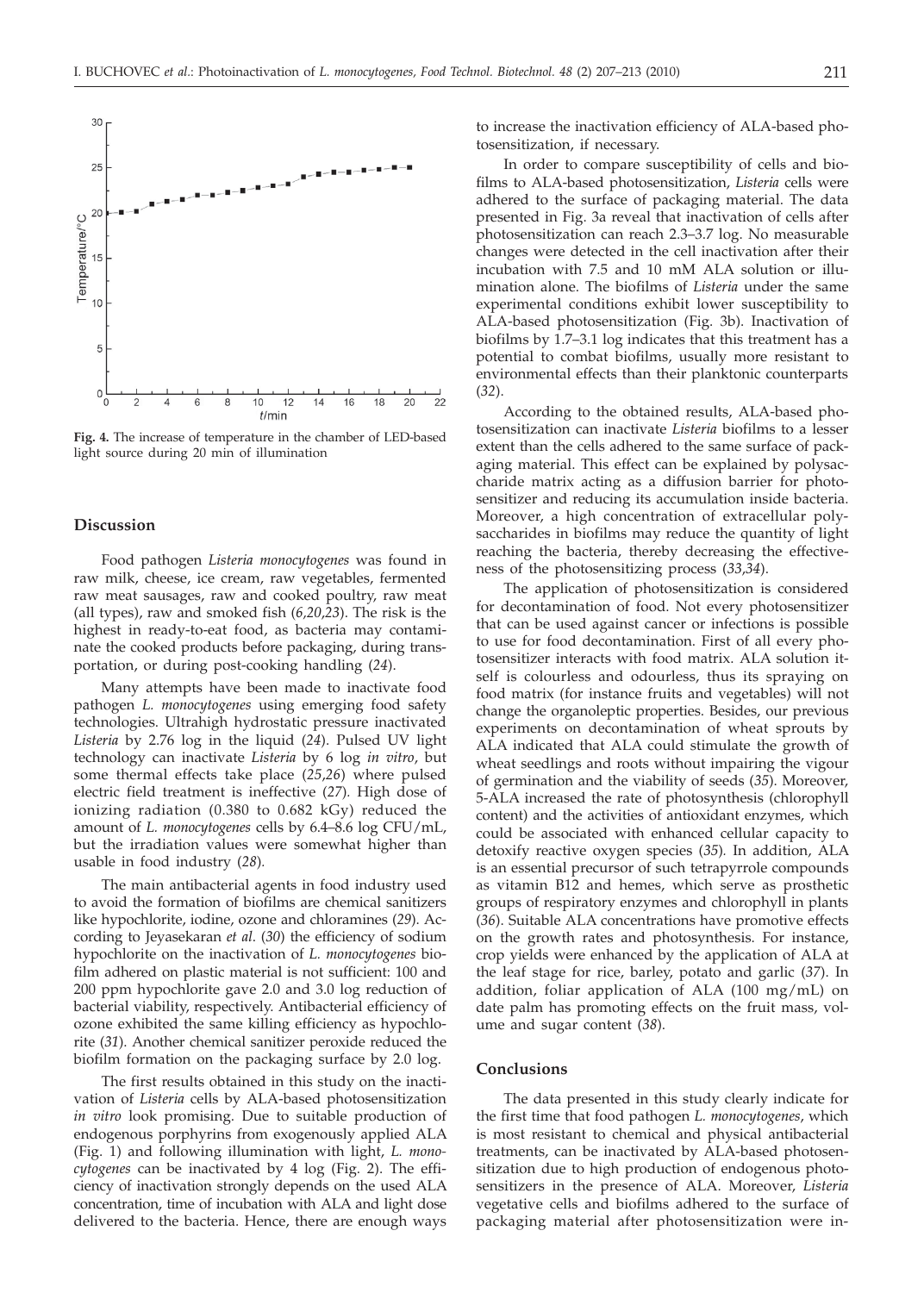activated by 3.7 and 3.1 log, respectively. In this context, photosensitization may serve as an effective tool to combat both antimicrobial and biofilm-related resistance. Results presented in this study support the data of our previous papers and indicate that the main food pathogens, microfungi and yeasts, which can be found in form of spores and biofilms, are susceptible to photosensitization and can be inactivated *in vitro* as well as when attached to the different surfaces.

This phenomenon could serve as a background for further development of a novel nonthermal or hurdle technology for decontamination of foods (for instance ready-to-eat fruits and vegetables) or food-related surfaces. Undoubtedly, photosensitization will not be as universal as ionizing radiation, but in some special cases, for some special food matrices, it has a good potential.

#### *Acknowledgements*

This study was financially supported by the European Commission (FP6 STREP project HighQ RTE, No. 023140).

## **References**

- *1.* T. Hain, C. Steinweg, C.T. Kuenne, A. Billion, R. Ghai, S.S. Chatterjee, E. Domann, U. Kärst, A. Goesmann, T. Bekel, D. Bartels, O. Kaiser, F. Meyer, A. Pühler, B. Weisshaar, J. Wehland, C. Liang, T. Dandekar, R. Lampidis, J. Kreft, W. Goebel, T. Chakraborty, Whole-genome sequence of *Listeria welshimeri* reveals common steps in genome reduction with *Listeria innocua* as compared to *Listeria monocytogenes, J. Bacteriol. 188* (2006) 7405–7415.
- *2.* G.C. Mead, Microbiological quality of poultry meat: A review, *Rev. Bras. Cienc*. *Avic*. *6* (2004) 135–142.
- *3.* P.S. Mead, L. Slutsker, V. Dietz, L.F. McCaig, J.S. Bresee, C. Shapiro, P.M. Griffin, R.V. Tauxe, Food-related illness and death in the United States, *Emerg. Infect. Dis. 5* (1999) 607– 625.
- *4.* Centers for Disease Control and Prevention (CDC), Public health dispatch: Outbreak of listeriosis – Northeastern United States, *MMWR, 51* (2002) 950–951.
- *5. Listeria monocytogenes* risk assessment questions and answers, U.S. FDA/Center for Food Safety and Applied Nutrition (2003) (*http://www.foodsafety.gov/~dms/lmr2qa.html*).
- *6.* T. Jemmi, R. Stephan, *Listeria monocytogenes*: Food-borne pathogen and hygiene indicator, *Rev. Sci. Tech. Off. Int. Epiz. 25* (2006) 571–580.
- *7.* C. Arizcun, C. Vasseur, J.C. Labadie, Effect of several decontamination procedures on *Listeria monocytogenes* growing in biofilms, *J. Food Prot. 61* (1998) 731–734.
- *8.* R.A.N. Chmielewski, J.F. Frank, Biofilm formation and control in food processing facilities, *Compr. Rev. Food Sci. Food Safety*, *2* (2003) 22–32.
- 9. Ž. Lukšienė, New approach to inactivation of harmful and pathogenic microorganisms by photosensitization, *Food Technol. Biotechnol. 43* (2005) 411–418.
- *10.* M. Wainwright, Photodynamic antimicrobial chemotherapy, *J. Antimicrob. Chemother*. *42* (1998) 13–28.
- 11. Z. Luksienė, A. Zukauskas, Prospects of photosensitization in control of pathogenic and harmful micro-organisms, *J. Appl. Microbiol. 107* (2009) 1415–1424.
- *12.* Y. Nitzan, M. Salmon-Divon, E. Shporen, Z. Malik, ALA induced photodynamic effects on Gram-positive and negative bacteria, *Photochem. Photobiol. Sci. 3* (2004) 430–435.
- *13.* M.R. Hamblin, T. Hasan, Photodynamic therapy: A new antimicrobial approach to infectious disease?, *Photochem. Photobiol. Sci. 3* (2004) 436–450.
- 14. Ž. Lukšienė, D. Pečiulytė, S. Jurkonienė, R. Puras, Inactivation of possible fungal food contaminants by photosensitization, *Food Technol. Biotechnol. 43* (2005) 335–341.
- *15.* Z. Luksiene, H. Danilcenko, Z. Taraseviciene, V. Baliukoniene, Biophotonic technology for inactivation of micromycetes in germinated seeds, *Chem. Technol. 42* (2006) 64–68.
- *16.* G. Jori, C. Fabris, M. Soncin, S. Ferro, Photodynamic therapy in the treatment of microbial infections: Basic principles and perspective applications, *Laser Surg. Med. 38* (2006) 468–481.
- *17.* N.A. Romanova, L.Y. Brovko, L. Moore, E. Pometun, A.P. Savitsky, N.N. Ugarova, M.W. Griffiths, Assessment of photodynamic destruction of *Escherichia coli* O157:H7 and *Listeria monocytogenes* by using ATP bioluminescence, *Appl. Environ. Microbiol. 69* (2003) 6393–6398.
- *18.* Z. Luksiene, I. Eggen, J. Moan, J.M. Nesland, Q. Peng, Evaluation of protoporphyrin IX production, phototoxicity and cell death pathway induced by hexylester of 5-aminolevulinic acid in Reh and HPB-ALL cells, *Cancer Lett. 169* (2001) 33–39.
- *19.* I. Buchovec, Z. Vaitonis, Z. Luksiene, Novel approach to control *Salmonella enterica* by modern biophotonic technology: Photosensitization, *J. Appl. Microbiol. 106* (2009) 748– 754.
- *20.* Y. Pan, F. Breidt Jr, S. Kathariou, Resistance of *Listeria monocytogenes* biofilms to sanitizing agents in a simulated food processing environment, *Appl. Environ. Microbiol. 72* (2006) 7711–7717.
- *21.* Z. Luksiene, I. Buchovec, E. Paskeviciute, Inactivation of food pathogen *Bacillus cereus* by photosensitization *in vitro* and on the surface of packaging material, *J. Appl. Microbiol. 107* (2009) 2037–2046.
- *22.* K. Szocs, F. Gabor, G. Csik, J. Fidy, d-Aminolaevulinic acid-induced porphyrin synthesis and photodynamic inactivation of *Escherichia coli* B, *J. Photochem. Photobiol. B*, *50* (1999) 8–17.
- *23.* L.J. Pearson, E.H. Marth, *Listeria monocytogenes* Threat to a safe food supply: A review, *J. Dairy Sci. 73* (1990) 912– 928.
- *24.* M. Zhu, M. Du, J. Cordray, D.U. Ahn, Control of *Listeria monocytogenes* contamination in ready-to eat meat products, *Compr. Rev. Food Sci. Food Safety*, *4* (2005) 34–42.
- *25.* S.J. MacGregor, N.J. Rowan, L. Mcllvaney, J.G. Anderson, R.A. Fouracre, O. Farish, Light inactivation of food-related pathogenic bacteria using a pulsed power source, *Lett. Appl. Microbiol. 27* (1998) 67–70.
- *26.* N.P. Ozer, A. Demirci, Inactivation of *Escherichia coli* O157: H7 and *Listeria monocytogenes* inoculated on raw salmon fillets by pulsed UV-light treatment, *Int. J. Food Sci. Technol. 41* (2006) 354–360.
- *27.* G.J. Fleischman, S. Ravishankar, V.M. Balasubramaniam, The inactivation of *Listeria monocytogenes* by pulsed electric field (PEF) treatment in a static chamber, *Food Microbiol. 21* (2004) 91–95.
- *28.* B.A. Niemira, Irradiation sensitivity of planctonic and biofilm-associated *Listeria monocytogenes* and *L. innocua* as influenced by temperature of biofilm formation, *Food Bioprocess Technol. 3* (2010) 257–264.
- *29.* W.M. Mittelman, Structure and functional characteristics of bacterial biofilms in fluid processing operations, *J. Dairy Sci. 81* (1998) 2760–2764.
- *30.* G. Jeyasekaran, I. Karunasagari, I. Karunasagari, Effect of sanitizers on *Listeria* biofilm on contact surfaces, *Asian Fish. Sci*. *13* (2000) 209–213.